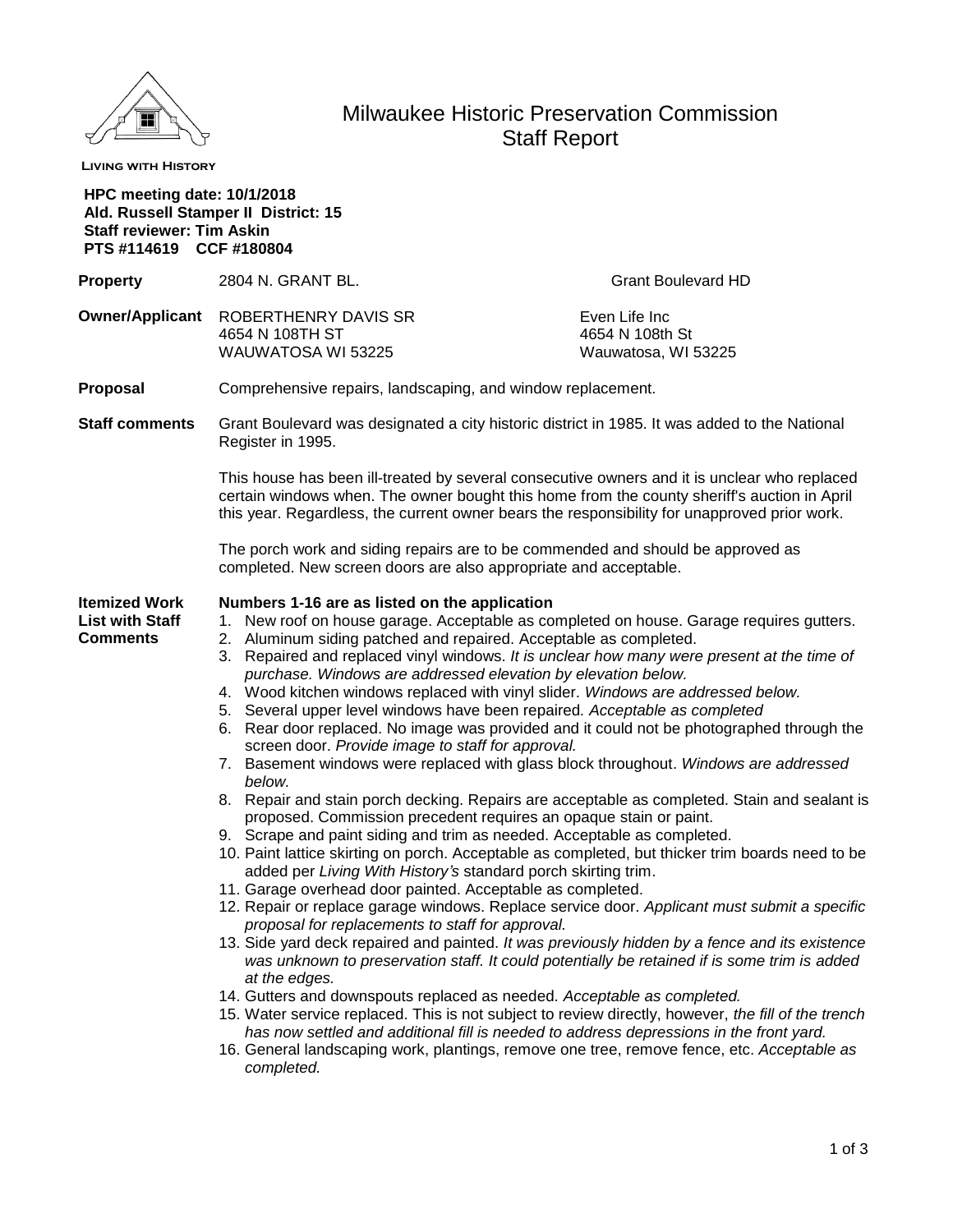# **Itemized Work List with Staff Comments (cont.)**

#### **Additional work noted on application addendum**

17. New vinyl window in existing, but boarded, windowless opening on north elevation. Vinyl windows have not been permitted by the Commission.

- 18. Existing glass block window that is not visible from a public right of way has been repaired.
- 19. Replace rear elevation garden window with hung vinyl window. Removal of the garden window should be approved, but the Commission has never approved vinyl windows.

# **Windows Overall**

Basement windows were replaced with glass block throughout. This is acceptable on all but the highly visible south elevation. There are no basement windows on the front of the building.

#### **West/Front**

### *Ground floor.*

The history of the two in the porch is unknown because of the screened porch present until the current ownership. They are presently 1-over-1 vinyl. They are assumed to have matched the originals to their south.

The pair of windows at the south of porch has been 1-over-1 since at least 2010. Originals were 6-over-1 cottage sash present through at least 1994.

### *Upper floor*

Pediment window is the original fan light. Dormer had 2-over-2 wood hung in 2015, now 1 over-1 vinyl. New window stickers are presently visible in the dormer windows. *These dormer windows must be restored.*

#### **North**

Limited information is available because this side has historically been heavily vegetated and rarely photographed.

#### *Lower*

Projecting bay has a pair of two new 1-over-1 vinyl with new window stickers. They were previously cottage sash. Muntins cannot be determined, but they likely matched the original front windows (6-over-1). The rear pair of windows cannot be determined. This is likely where the glass block window is. It can be considered for retention as it may predate the historic district.

#### *Upper*

Two quarter round multi-pane windows on upper level are intact originals. A gable peak window above a projecting bay is acknowledged by the applicant as a new vinyl window. *This should be required to be wood.*

# **East/Rear**

# *Upper*

All first floor windows appear to have been replaced with vinyl 1-over-1. A projecting garden window has been removed. *The removal of the garden window should be approved, but the vinyl replacement should not.*

# *Lower*

Second floor east windows were 6-over-6 hung sash and were present through 2015. They are now 1-over-1 vinyl installed by the current owner. *These must be restored.*